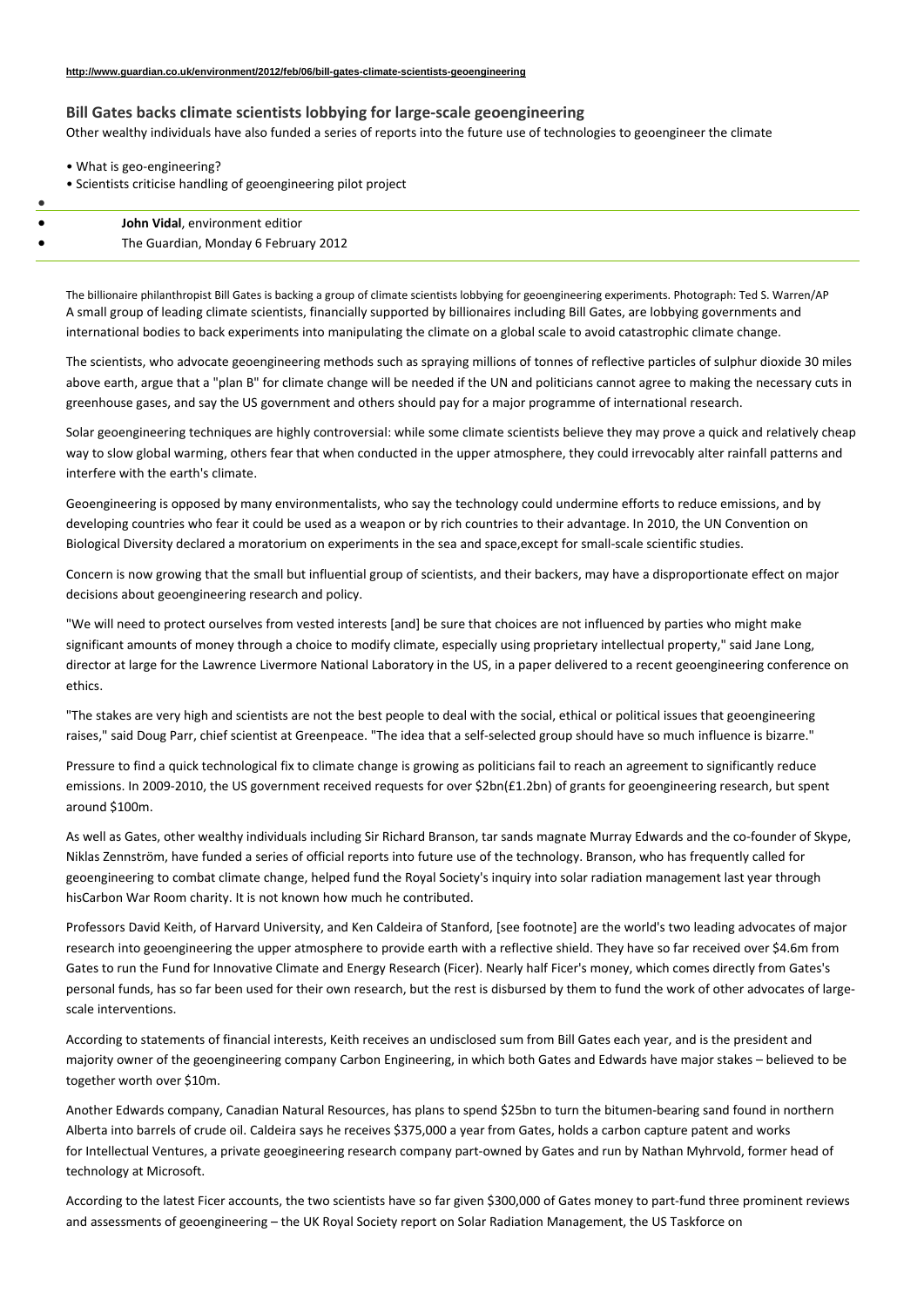Geoengineering and a 2009 report by Novin a science thinktank based in Santa Barbara, California. Keith and Caldeira either sat on the panels that produced the reports or contributed evidence. All three reports strongly recommended more research into solar radiation management.

The fund also gave \$600,000 to Phil Rasch, chief climate scientist for thePacific Northwest national laboratory, one of 10 research institutions funded by the US energy department.

Rasch gave evidence at the first Royal Society report on geoengineering 2009 and was a panel member on the 2011 report. He has testified to the US Congress about the need for government funding of large‐scale geoengineering. In addition, Caldeira and Keith gave a further \$240,000 to geoengineering advocates to travel and attend workshops and meetings and \$100,000 to Jay Apt, a prominent advocate of geoengineering as a last resort, and professor of engineering at Carnegie Mellon University. Apt worked with Keith and Aurora Flight Sciences, a US company that develops drone aircraft technology for the US military, to study the costs of sending 1m tonnes of sulphate particlesinto the upper atmosphere a year.

Analysis of the eight major national and international inquiries into geoengineering over the past three years shows that Keith and Caldeira, Rasch and Prof Granger Morgan the head of department of engineering and public policy at Carnegie Mellon University where Keith works, have sat on seven panels, including one set up by the UN. Three other strong advocates of solar radiation geoengineering, including Rasch, have sat on national inquiries part-funded by Ficer.

"There are clear conflicts of interest between many of the people involved in the debate," said Diana Bronson, a researcher with Montreal‐ based geoengineering watchdog ETC.

"What is really worrying is that the same small group working on high‐risk technologies that will geoengineer the planet is also trying to engineer the discussion around international rules and regulations. We cannot put the fox in charge of the chicken coop."

"The eco-clique are lobbying for a huge injection of public funds into geoengineering research. They dominate virtually every inquiry into geoengineering. They are present in almost all of the expert deliberations. They have been the leading advisers to parliamentary and congressional inquiries and their views will, in all likelihood, dominate the deliberations of the UN's Intergovernmental Panel on Climate Change (IPCC) as it grapples for the first time with the scientific and ethical tangle that is climate engineering," said Clive Hamilton, professor of Public Ethics at the Australian National University, in a Guardian blog.

The scientists involved reject this notion. "Even the perception that [a small group of people has] illegitimate influence [is] very unhealthy for a technology which has extreme power over the world. The concerns that a small group [is] dominating the debate are legitimate, but things are not as they were," said Keith. "It's changing as countries like India and China become involved. The era when my voice or that of a few was dominant is over. We need a very broad debate."

"Every scientist has some conflict of interest, because we would all like to see more resources going to study things that we find interesting," said Caldeira. "Do I have too much influence? I feel like I have too little. I have been calling for making CO2 emissions illegal for many years, but no one is listening to me. People who disagree with me might feel I have too much influence. The best way to reduce my influence is to have more public research funds available, so that our funds are in the noise. If the federal government played the role it should in this area, there would be no need for money from Gates.

"Regarding my own patents, I have repeatedly stated that if any patent that I am on is ever used for the purposes of altering climate, then any proceeds that accrue to me for this use will be donated to nonprofit NGOs and charities. I have no expectation or interest in developing a personal revenue stream based upon the use of these patents for climate modification.".

Rasch added: "I don't feel there is any conflict of interest. I don't lobby, work with patents or intellectual property, do classified research or work with for-profit companies. The research I do on geoengineering involves computer simulations and thinking about possible consequences. The Ficer foundation that has funded my research tries to be transparent in their activities, as do I."

• This article was amended on 8 February 2012. The original stated that Phil Rasch worked for Intellectual Ventures. This has been corrected. This article was further amended on 13 February 2012. Prof Caldeira has asked us to make clear that the fact that he advocates research into geoengineering does not mean he advocates geoengineering.

A letter published in The **Guardian**,  $10<sup>th</sup>$  Feb. 2012, under the heading:

## **At war over geoengineering**

Few in civil sector fully understand that geoengineering is primarily a military science and has nothing to do with either cooling the planet or lowering carbon emissions (Report, 6 February). While seemingly fantastical, weather has been weaponised. At least four countries – the US, Russia, China and Israel – possess the technology and organisation to regularly alter weather and geologic events for various military and black operations, which are tied to secondary objective, including demographic, energy and agricultural resource management.